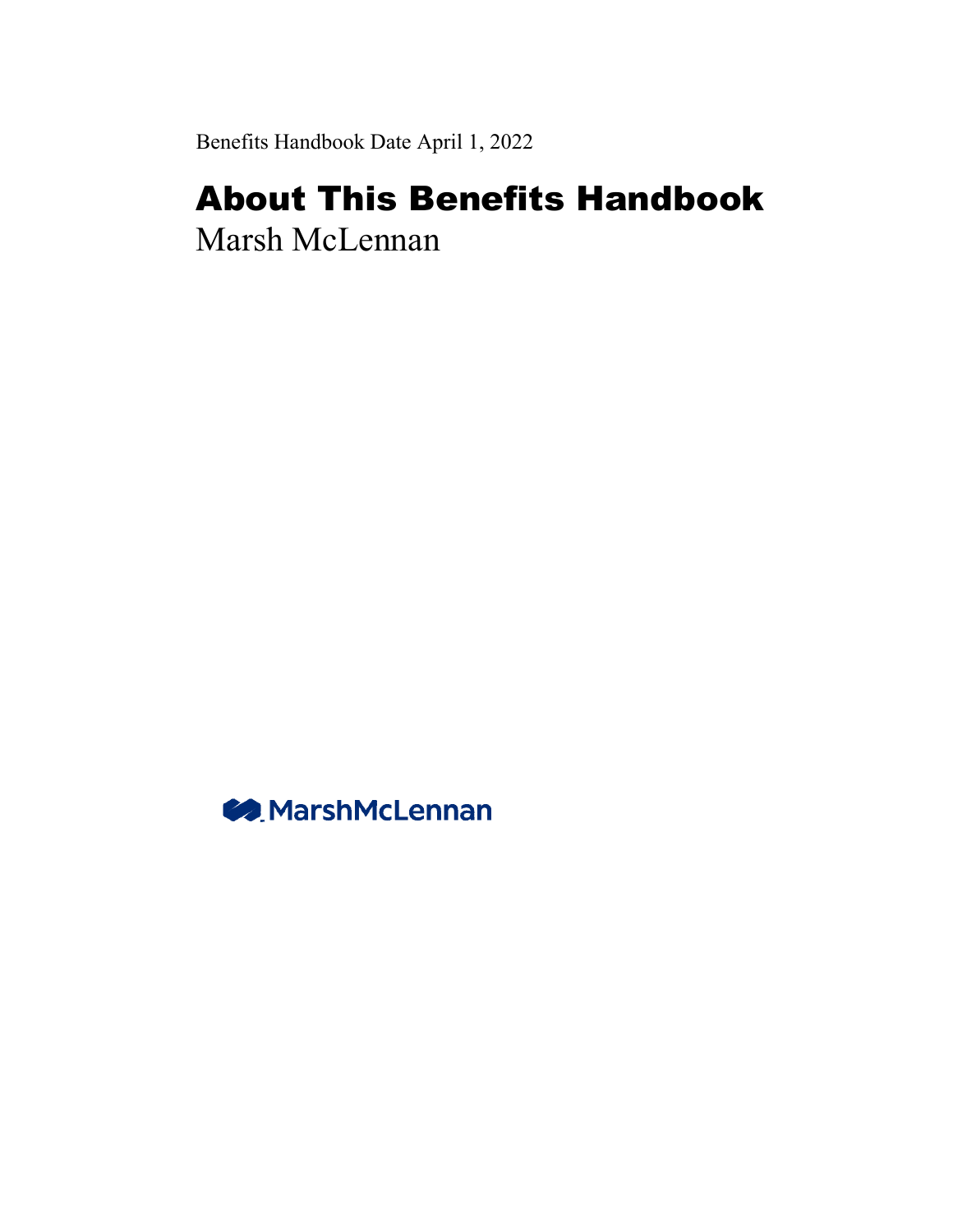## About This Benefits Handbook

The Benefits Handbook on this site describes the Benefits Program available to eligible US employees of Marsh McLennan (the Company) and its participating subsidiaries and affiliates. "The Company" as used throughout this Benefits Handbook usually include participating employers and usually do not include affiliated employers who are not participating employers. Certain subsidiaries and affiliates are excluded from Company benefits, as noted in the applicable benefit plan section.

Please note that certain sections of the Benefits Handbook that describe the Marsh & McLennan Companies 401(k) Savings & Investment Plan, Supplemental Savings & Investment Plan, and Employee Stock Purchase Plan that may provide benefits or compensation based on Company stock, constitute part of a prospectus covering securities that have been registered under the Securities Act of 1933. More details are provided in the relevant sections.

Keep in mind that the descriptions contained in the Benefits Handbook are merely summaries of the legal plan documents (except with respect to the Marsh & McLennan Companies Dental Plan, Marsh & McLennan Companies Flexible Spending Accounts, Marsh & McLennan Companies Health Savings Account, Marsh & McLennan Companies Limited Purpose Flexible Spending Account, Marsh & McLennan Companies Aetna Medical Plan Options, Marsh & McLennan Companies Anthem BlueCross BlueShield Medical Plan Options, Marsh & McLennan Companies UnitedHealthcare Medical Plan Options, and the Marsh & McLennan Companies Long Term Disability Programs—for these plans, the Benefits Handbook material represents the plan document). The summary plan descriptions, which are revised periodically, are intended to provide you with easy-to-understand general explanations of the more significant provisions of your benefit plans.

The Company strives to keep the descriptions up-to-date but, from time to time, plan changes may not be incorporated immediately into the material contained in the Benefits Handbook. If any conflict should arise between the descriptions in this Benefits Handbook and the provisions of the pertinent plans, or if any provision is not explained or only partially explained in these summary plan descriptions, your rights will always be determined under the provisions of the plan documents (and the plan's administrative rules).

The legal plan documents are available for your review at the Marsh McLennan Global Benefits Department, Waterfront Corporate Center, 121 River Street, 3<sup>rd</sup> Floor, Hoboken, NJ 07030 (+ 1 201 284 4000). The provisions of the plan documents (and any rules), including regarding eligibility, service, entitlement to benefits and the amount of benefits payable, shall be interpreted by the Plan Administrator whose determinations shall be final and binding.

Eligible employees, former employees, retirees and certain other participants or beneficiaries may be required to contribute toward the cost of some benefit plans.